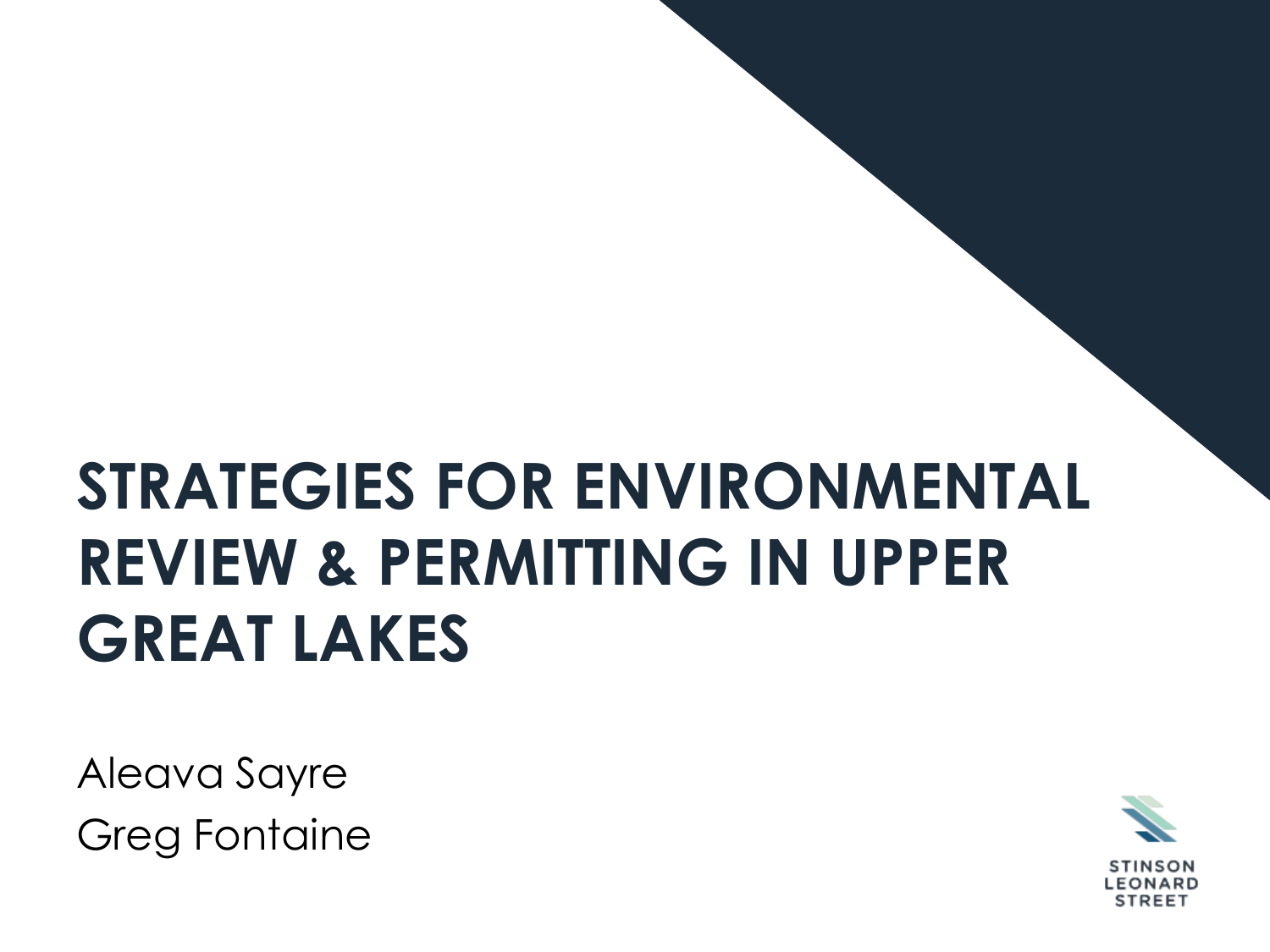### **NEW OR EXPANDED FACILITIES AND OPERATIONS MAY TRIGGER ENVIRONMENTAL REVIEW AND PERMITTING**

• **Certain business decisions may trigger regulatory processes that can significantly impact budgets, schedules, and outcomes**

#### • **These business decisions include:**

- Construction of new facilities
- Expansion of existing facilities
- Significant changes in operations with environmental consequences
- Proposals for new activities requiring federal or state commitments/actions
- □ Acquisition of other entities (under certain circumstances)
- **Environmental review and permitting may be required for previously exempt activities**

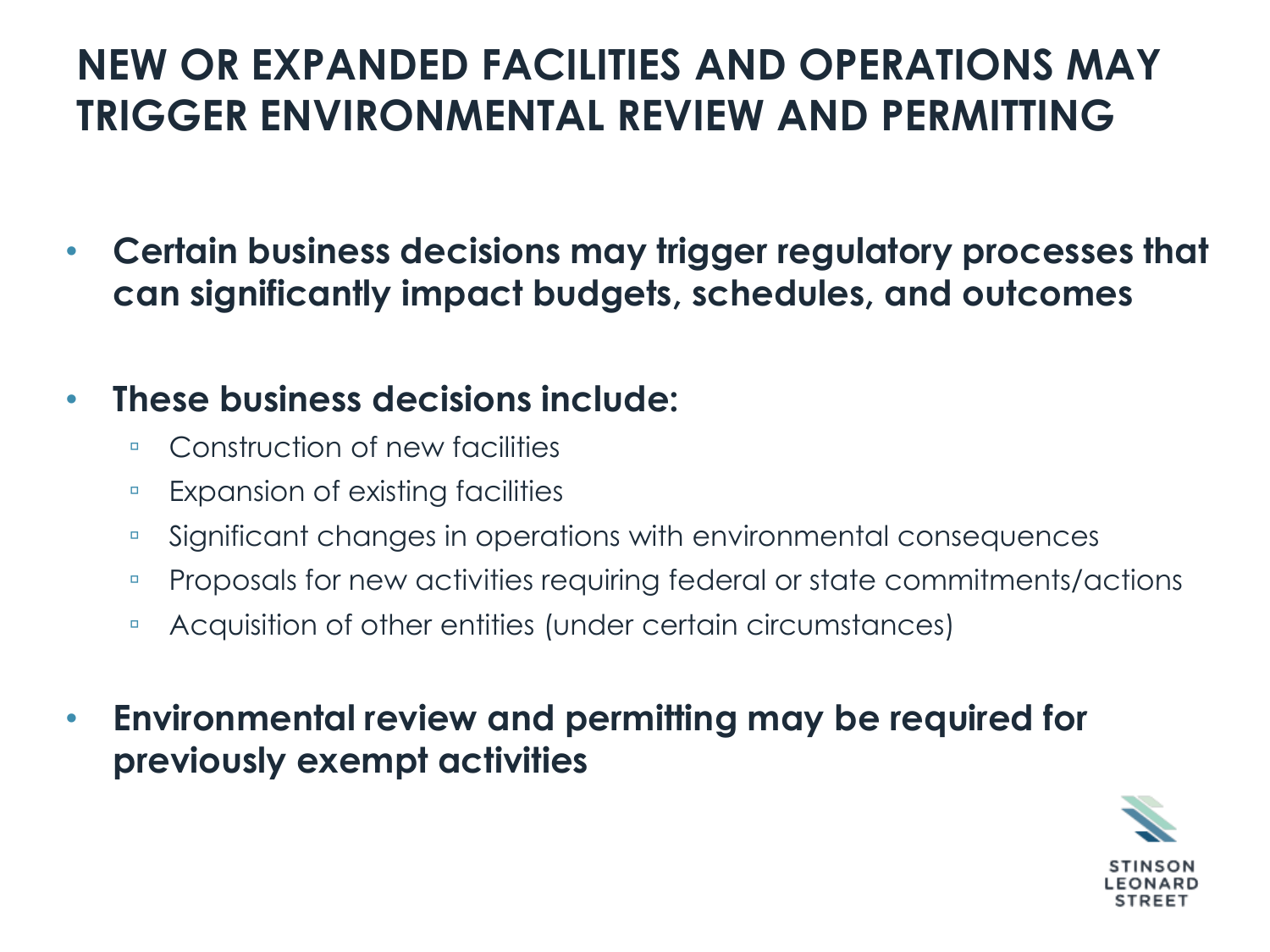# **CURRENT REGULATORY ENVIRONMENT CAN BE DAUNTING**

- **Litigation and public policy considerations have changed the regulatory landscape**
- **Regulatory trends across the country are adversely affecting business objectives**
	- □ Duration and expense of environmental review and permitting
	- Unexpected regulatory requirements create uncertainty in company planning (e.g., budgets, development)

#### • **Agencies may:**

- □ Default to requiring environmental review or permitting
- Refuse to exercise discretion favorably for project(e.g., limit scope of requirements or apply available exemptions)
- Increase opportunities for public involvement
- Respond to public involvement by imposing additional requirements
- □ Delay in making controversial decisions

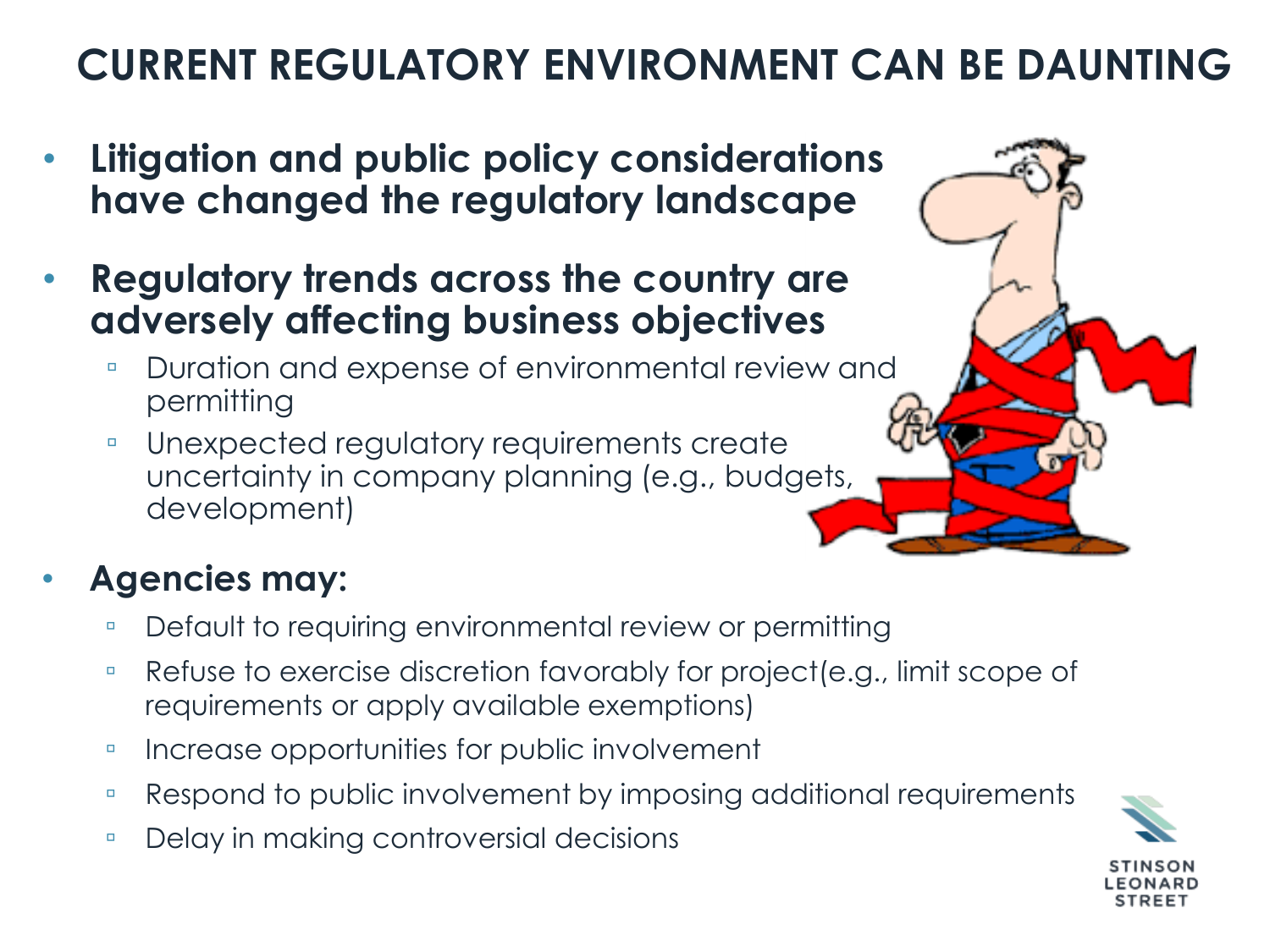### **REGULATORY TRENDS CAN CREATE PARTICULAR CHALLENGES IN UPPER GREAT LAKES**

#### • **Upper Great Lakes Region's Environmental Setting:**

- Abundant and highly valued water resources
- □ International and interstate waters
- Extensive wetlands
- National forests and wilderness areas subject to unique laws
- Proactive regulatory community with significant laws and guidance on environmental matters
- High-profile environmental proceedings attract national attention and opposition
- **Projects in Upper Great Lakes May Be Subject to Additional Statutory and Regulatory Requirements**
	- □ Jurisdictional and procedural considerations (e.g., evidentiary hearings, federal-state coordination)
	- Substantive requirements (e.g., different standards, anti-degradation)

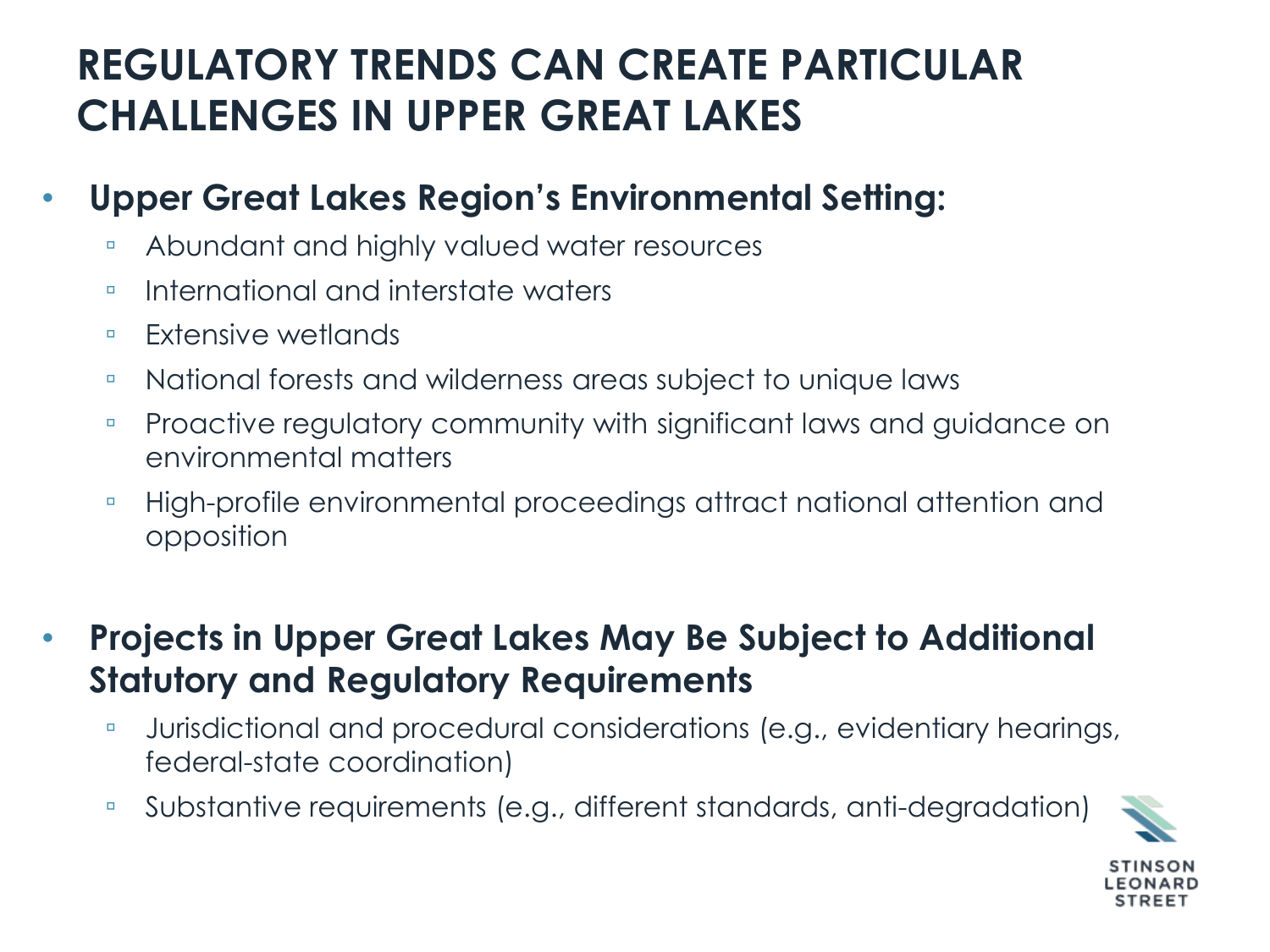#### **FOUR KEY STRATEGIES TO IMPROVE BUSINESS OUTCOMES**

- **Project Planning**
- **Understanding the Legal Framework**
- **Facilitating Agency Decision-Making**
- **Navigating the Process**

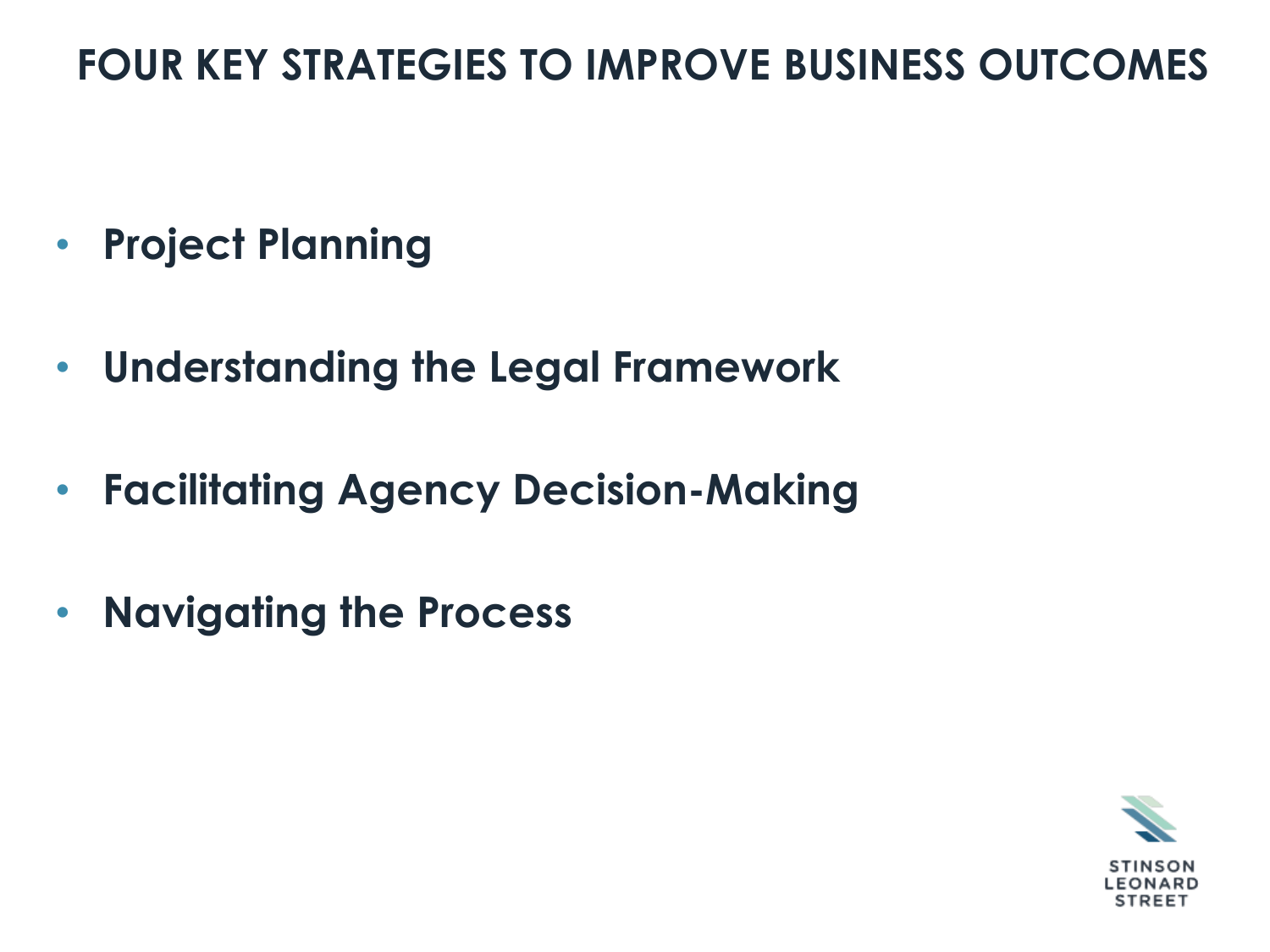### **PROACTIVE VS. REACTIVE PLANNING**

- **Do not assume that particular regulatory requirement will not apply due to previous agency decisions**
- **Carefully review proposed activity or project to ensure that no component is omitted from the planning process**
- **Ensure company expectations and commitments reflect realities of environmental review and permitting**



- **Once a company publicly proposes a project or activity, the regulatory process may be triggered and companies risk losing control of the process**
- **Strategic choices in deciding what activity to pursue may significantly affect environmental review and permitting requirements, including:**
	- Whether certain regulatory approvals are required
	- □ The form, scope and duration of environmental review
	- Which federal or state agencies are involved and in what capacity
	- Degree of public involvement

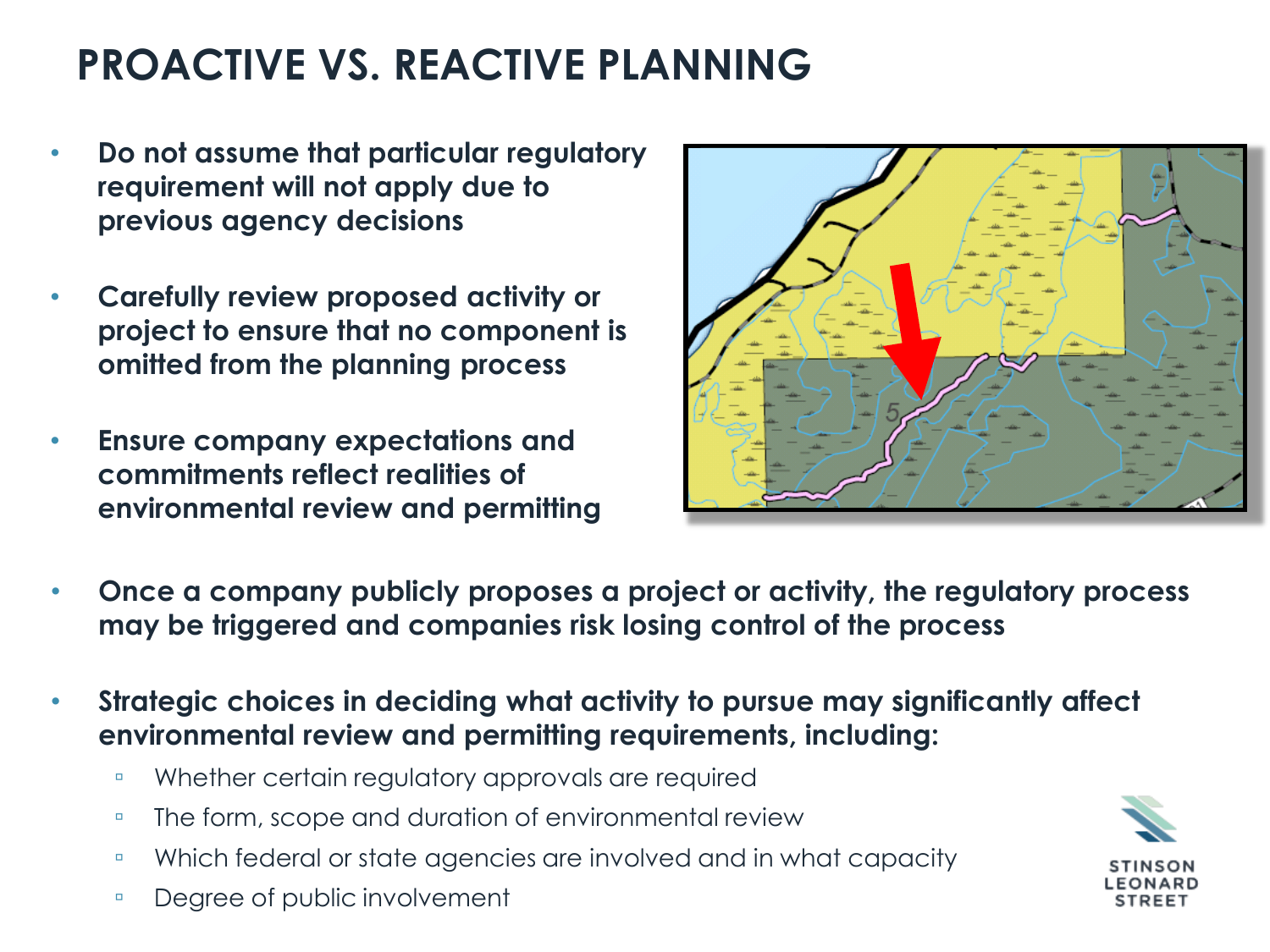### **KNOWING IS HALF THE BATTLE**



- **Identify all potential environmental permit requirements**
- **Understand environmental review options (EIS, EA, CX)**
- **Assess which regulatory processes are likely to be critical path and the relationship between various permitting programs**
- **Be prepared to engage the agencies on the law, including their own regulations**
- **Develop early advocacy positions on key permitting issues**
- **Assemble favorable precedent**

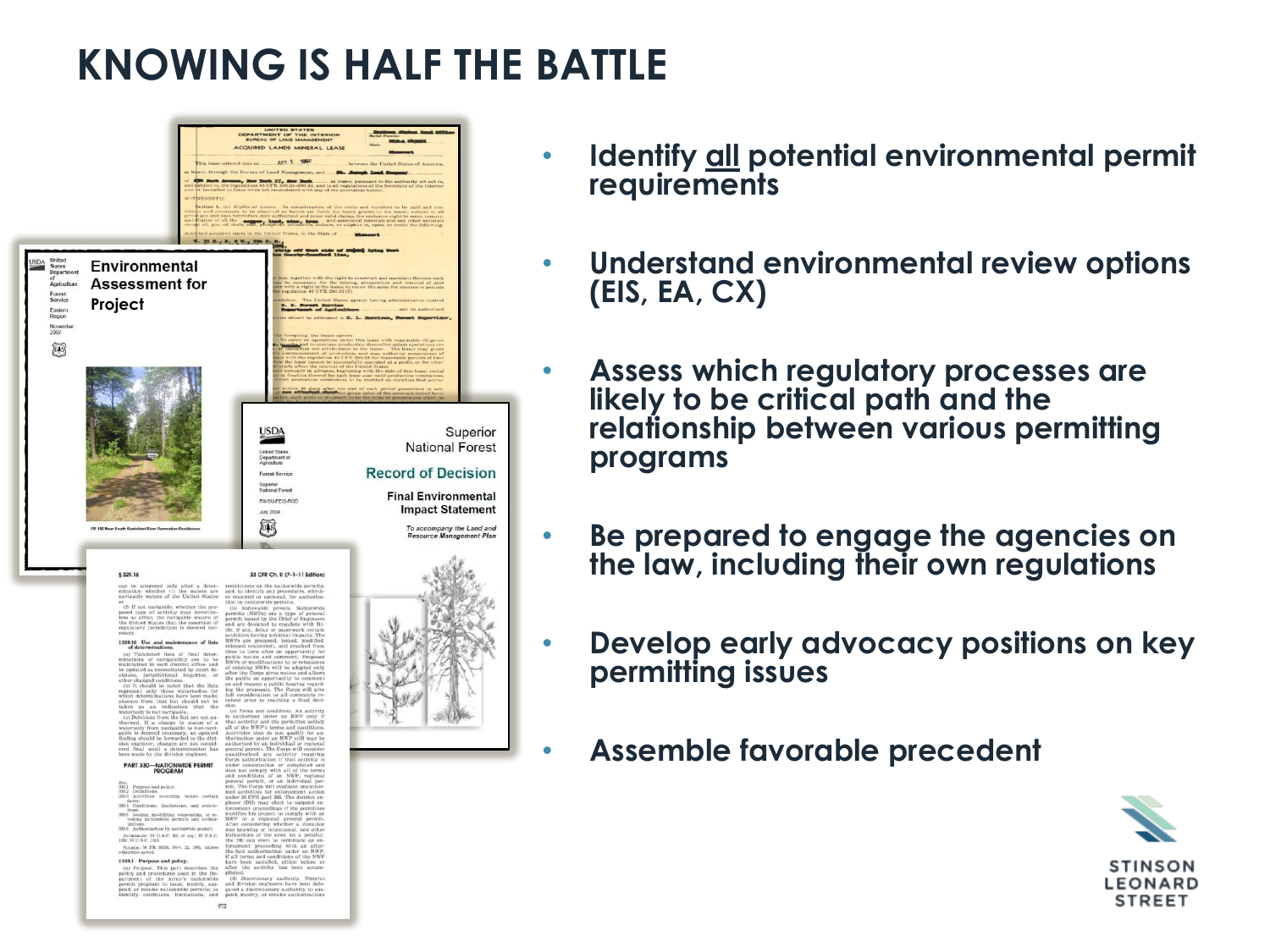# **HELP AGENCIES HELP YOU**

- **Agencies identify various barriers to efficient environmental review and permitting processes:**
	- Insufficient technical information
	- Inadequate budgets
	- Limits to staff time and resources
- **Eliminate these barriers to reduce risks of project delay**
	- Listen to agency needs/concerns and adjust strategy accordingly
	- Negotiate cost recovery agreements
	- Submit technical information early in process
	- ■When appropriate, prepare draft documents and materials for agency consideration
	- Help define roles and responsibilities among different agencies
- **These strategies have other benefits:**
	- □ Develop productive partnership and credibility with key decisionmakers
	- Persuade agencies that more limited scope is appropriate based on sound science and technical data



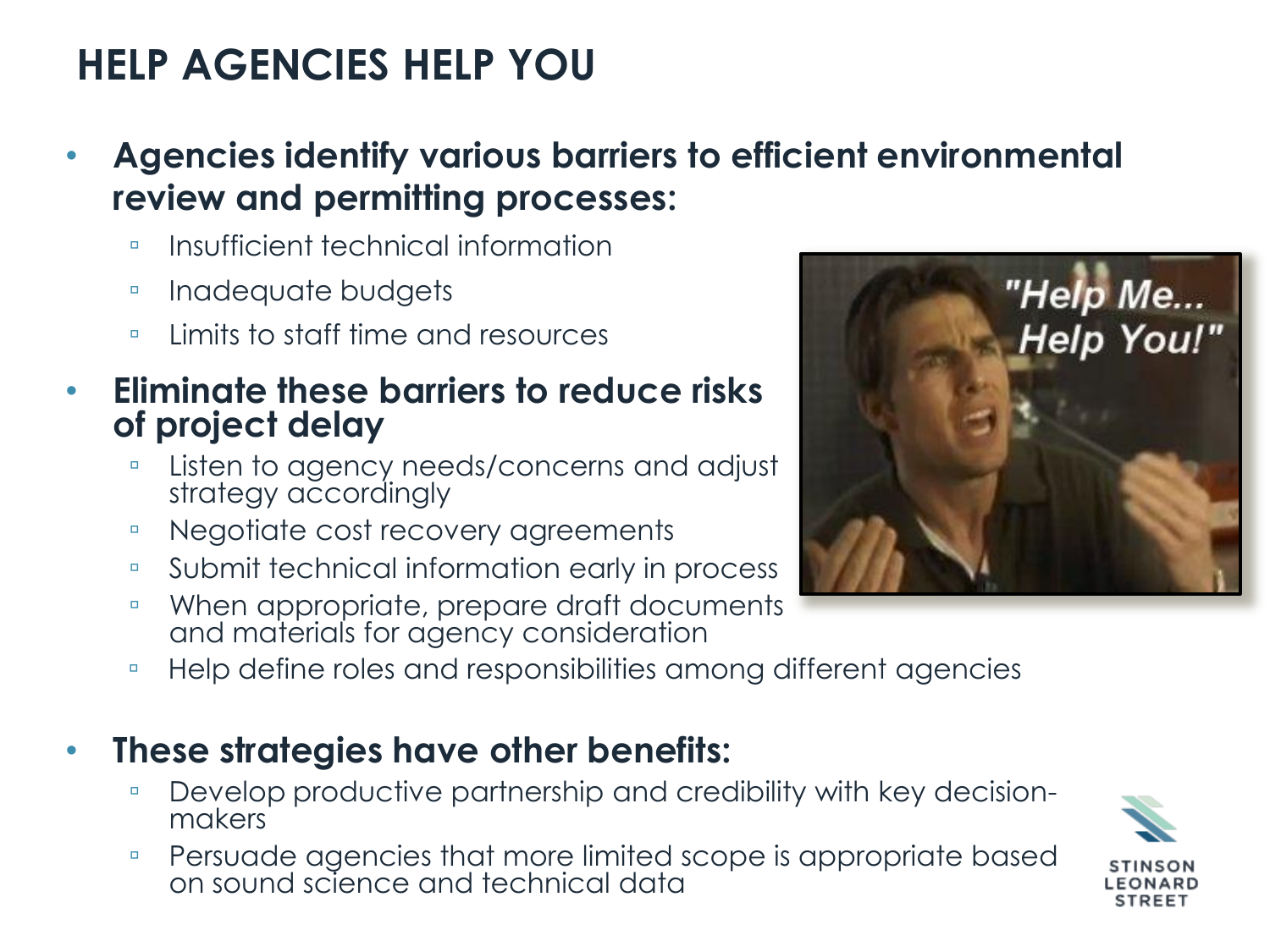#### **CONTROL THE PROCESS OR THE PROCESS WILL CONTROL YOU**

- **Projects often involve both federal and state permits**
- **Careful coordination with all federal and state agencies is necessary to:**
	- Avoid duplicating work and activities
	- Minimize risk of procedural defects
	- Avoid delays while agencies determine next steps
	- □ Prevent opponents from hijacking process



#### • **Key tactics include:**

- Align milestones & integrate procedures
- Facilitate exchange of information and coordination among agencies
- Consolidate opportunities for public involvement
- □ Identify and adhere to statutory/regulatory timeframes
- Develop administrative record to defend or challenge permit decision